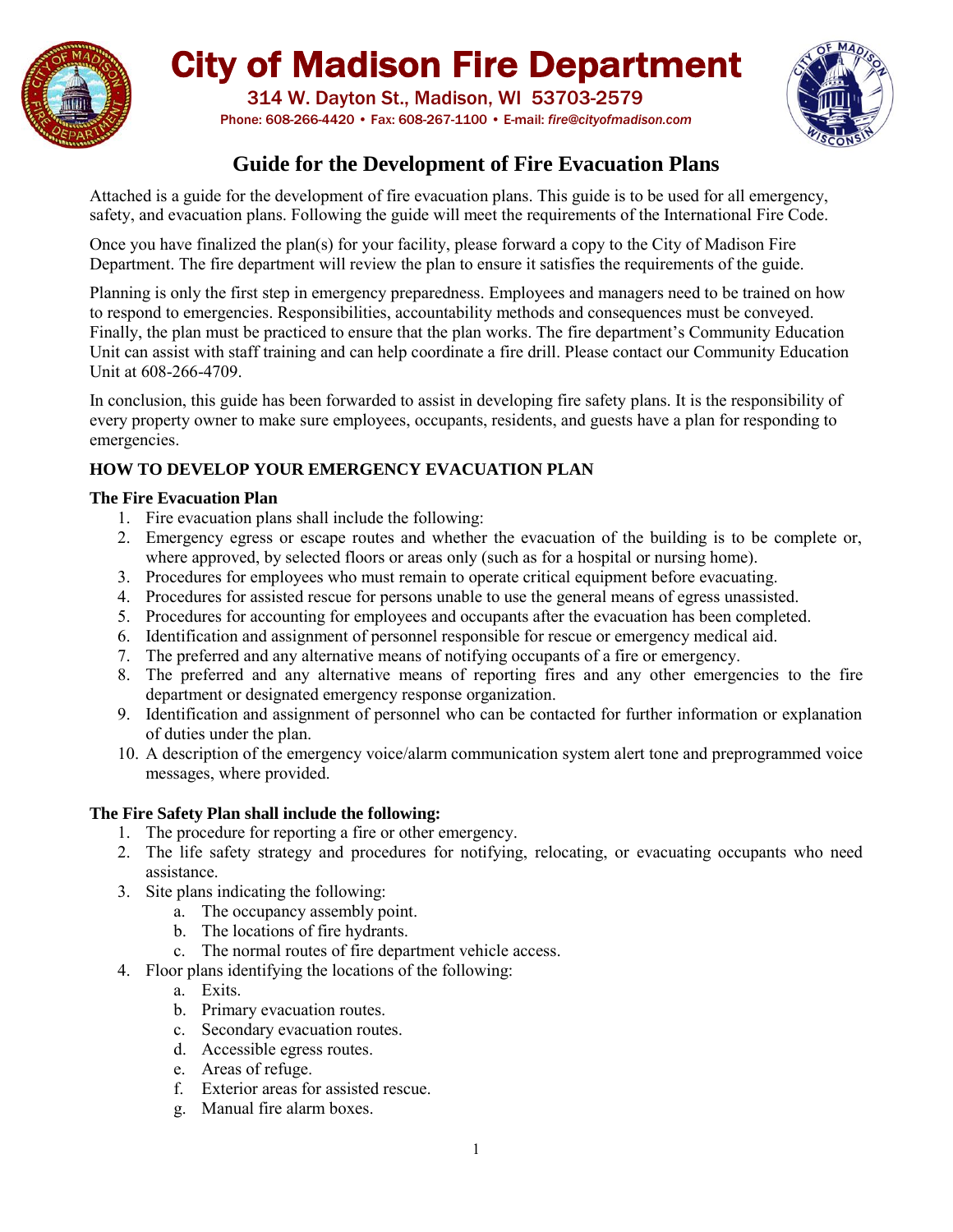- h. Portable fire extinguishers.
- i. Occupant-use hose stations.
- j. Fire alarm annunciators and controls.
- 5. A list of major fire hazards associated with the normal use and occupancy of the premises, including maintenance and housekeeping procedures.
- 6. Identification and assignment of personnel responsible for maintenance of systems and equipment installed to prevent or control fires.
- 7. Identification and assignment of personnel responsible for maintenance, housekeeping and controlling fuel hazard

#### **Lockdown plans.**

Where facilities develop a lockdown plan, the lockdown plan shall be in accordance with the following:

- 1. Lockdown plans shall be approved by the fire code official and shall include the following:
	- a. Initiation. The plan shall include instructions for reporting an emergency that requires a lockdown.
	- b. Accountability. The plan shall include accountability procedures for staff to report the presence of absence or absence of occupants.
	- c. Recall. The plan shall include a prearranged signal for returning to normal activity.
	- d. Communication and coordination. The plan shall include an approved means of two-way communication between a central location and each secured area.
- 2. Training Frequency. The training frequency shall be included in the lockdown plan. The lockdown drills shall not substitute for any of the fire and evacuations required in Section 405.2
- 3. Lockdown Notification. The method of notifying the building occupants of a lockdown shall be included in the plan. The method of notification shall be separate and distinct from the fire alarm signal.

#### **Planning for the Disabled**

Consult the *Americans with Disabilities Act* (ADA) for specific rules and regulations. The following information is advisory and may not comply with the ADA requirements for your business:

- 1. Areas of refuge should be located in rooms with:
	- a. Fire rated walls, floors, ceilings and door.
	- b. Street frontage for fire department access.
	- c. Windows.
	- d. Communications equipment, a telephone and "HELP" sign, which can be posted in the window.
	- e. Post instructions on use of the communications system, location of "HELP" sign and any other information, which may help to reassure the person and improve their protection.
- 2. Compile a list of disabled persons and areas where they are likely to seek refuge in a fire emergency.

### **Outside Meeting Places (Section**

All evacuation plans require a predetermined meeting place away from the building.

- 1. The meeting place must be at least 200 feet away from the building to allow for access of fire department personnel and to ensure the safety of building personnel.
- 2. An accurate head count and list of missing employees, customers, visitors, residents and patients must be given to fire personnel. Include information on the most likely place missing persons may be located.
- 3. Personnel must be prohibited from leaving the meeting area until the head count is completed.

#### **Fire Department Response**

- 1. The average response time for the Madison Fire Department is 4 to 6 minutes.
- 2. The evacuation of the building(s) should be completed or in progress upon arrival of the fire department.
- 3. The head count, list of missing persons and list of differently abled personnel as well as areas of refuge should be given to fire department personnel as soon as possible.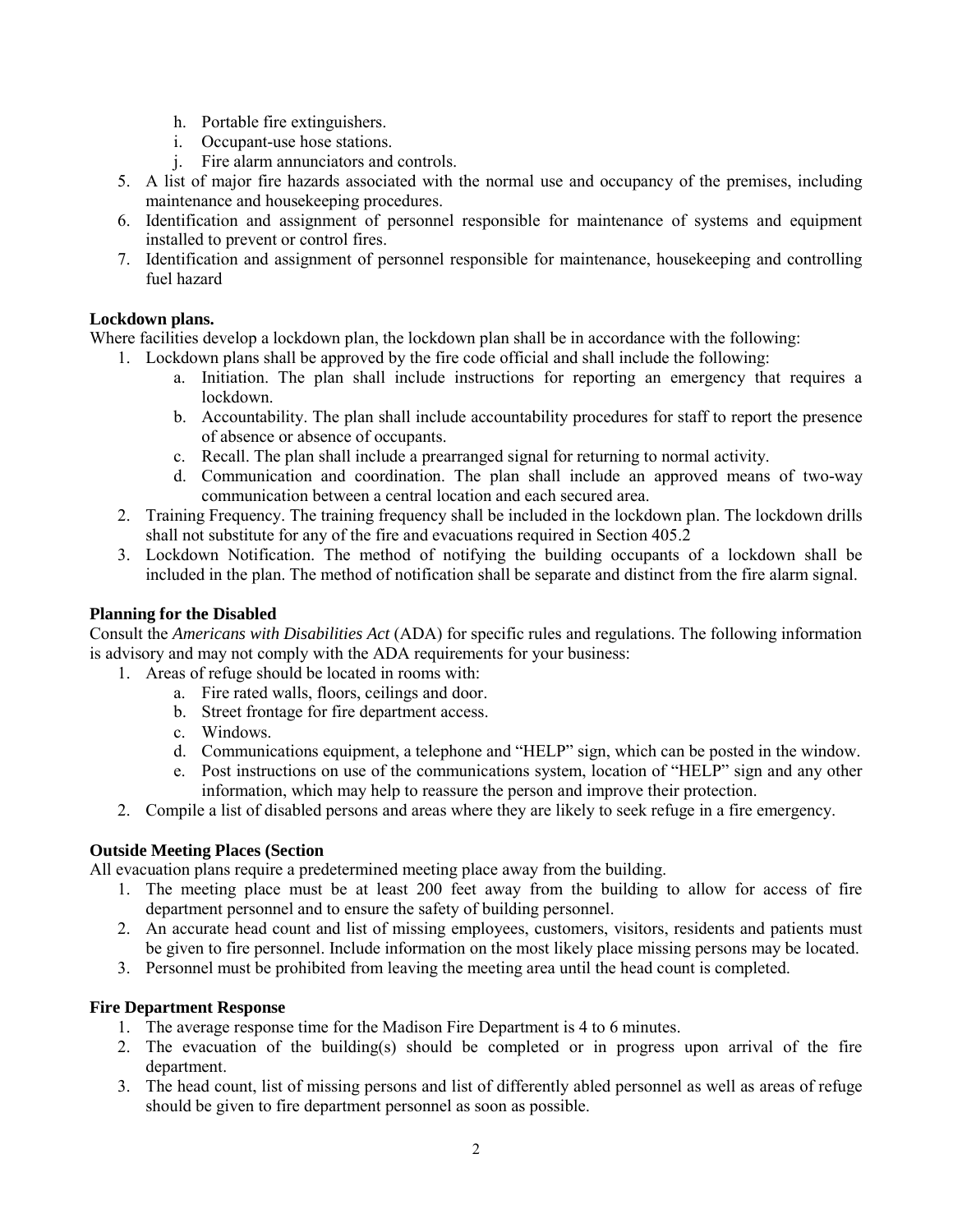4. Designate an employee to meet the firefighters. This employee must have a working knowledge of the building, building systems, fire alarm systems, fire sprinkler systems, any hazards or hazardous materials and keys to all areas of the building(s).

#### **Evacuation Procedures**

- 1. Isolate the fire by closing doors as you leave the building
- 2. Activate the internal alarm systems. All personnel must be familiar with the sound of the fire alarm system and learn to recognize the evacuation signal. Install alarm system horns and strobe lights as necessary to ensure that all employees, customers, visitors, residents and patients can be alerted.
- 3. Notify 911. Provide as much information as possible to the dispatcher. Be prepared to answer questions. Don't hang-up until told to do so by the 911 Center. Not all alarm systems automatically relay the alarm to the 911 Center; your call may be their only notification.
- 4. Evacuate the building. Do not waste time turning off equipment, collecting papers or gathering personal property. Feel the doors to see if they are hot before opening them. If smoke is present, crawl low where the air is fresher and cooler. No one should reenter the building after evacuation without fire department approval.

#### **Other Emergencies**

Evacuation plans and fire safety plans should include procedures for other emergencies and directions for employees. Procedures and directions should address the following emergencies:

- 1. Medical emergencies
- 2. Bomb threats
- 3. Severe weather
- 4. Chemical releases
- 5. Others as appropriate

#### **Emergency Evacuation Drills**

- 1. Upon completion, the evacuation plan must be practiced and evaluated. Any problems must be corrected and, if necessary, the plan revised to reflect any changes.
- 2. Fire drills must be conducted at intervals specified in the table below or more frequently to familiarize occupants with the plan. (If you wish you may contact the Madison Fire Department Community Education Unit to schedule fire department personnel for the purpose of witnessing the drill.)

| Type of Occupancy   | Frequency of the drills | Participation |
|---------------------|-------------------------|---------------|
| Group A             | Quarterly               | Employees     |
| Group B             | Annually                | Employees     |
| Group E             | Monthly                 | All occupants |
| Group F             | Annually                | Employees     |
| Group I             | Quarterly on each shift | Employees     |
| Group R-1           | Quarterly on each shift | Employees     |
| Group R-2           | Four Annually           | All occupants |
| Group R-4           | Quarterly on each shift | Employees     |
| High-rise Buildings | Annually                | Employees     |

Group A are assembly occupancies. Group E are educational occupancies through the 12th grade. Group I are institutional occupancies. Group R-1 is residential occupancies were occupants stay less than 30 days. Group R-4 are Residential Care/Assisted Living Facilities with more than five but not more than 16 occupants, excluding staff. (Table 405.2, IFC), Group B buildings having an occupant load of 500 or more persons or more than 100 persons above or below the lowest level of exit discharge, Group R-2 college and university buildings.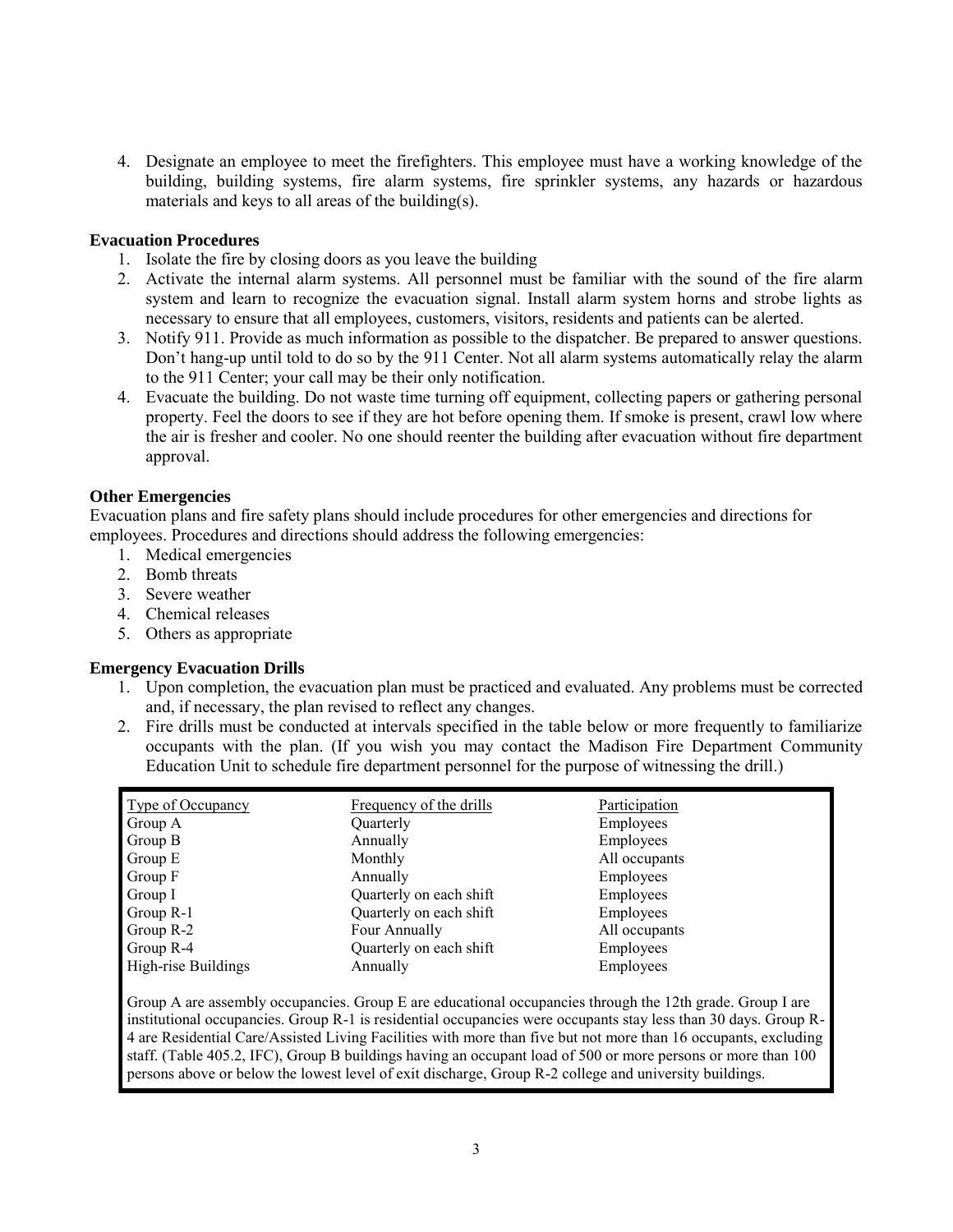- 3. Drills shall be held at unexpected times and under varying conditions to stimulate the unusual conditions that occur in case of a fire.
- 4. Records of the required emergency evacuation drills shall be maintained and include the following information.
	- a. Identity of the person conducting the drill
	- b. Date and time of the drill
	- c. Notification method used
	- d. Number of staff members participating
	- e. Number of occupants evacuated
	- f. Any special conditions simulated
	- g. Any problems encountered
	- h. Weather conditions when occupants were evacuated
	- i. Time required to accomplish the complete evacuation
- 5. Where a fire alarm system is provided, emergency evacuation drills shall be initiated by activating the fire alarm system.
- 6. Fire extinguishers should only be used by properly trained persons. Do not endanger employees by telling them to use fire extinguishers. It should be understood that extinguisher use is voluntary. The fire department should be notified in all cases of fire, even if the fire has been put out.
- 7. Building personnel must **never** reset alarm panels without fire department approval.

#### **Maintenance**

- 1. All exit signs and emergency lighting must be maintained in working order to assist in the prompt evacuation of the building.
- 2. Recommended maintenance must be performed and records kept for all fire protection, suppression and alarm systems in accordance with NFPA 25 and NFPA 72.
- 3. All fire doors must be maintained in working order, remain in the closed position and be unobstructed at all times.
- 4. All fire walls and fire separation assemblies must be maintained in accordance with fire safety codes.
- 5. Remove snow, ice and all other objects from outside landings so that fire exit doors may open freely and to their maximum width.

#### **Review and Updates**

Fire safety and evacuation plans must be reviewed and updated annually or more often, if needed, to determine the need of revision. Revisions must be made to reflect the following:

- 1. Changes in occupancy.
- 2. Building additions and/or remodeling which affects the floor plan.
- 3. An increase in personnel or relocation of personnel to include persons with disabilities.
- 4. Changes in staff assignments

#### **Availability**

Fire safety and evacuation plans shall be available in the workplace for reference and review by employees. All copies shall be provided to the code official for review upon request.

The fire safety and evacuation plans shall be distributed to the tenants and building service employees by the owner or owner's agent. Tenants shall distribute to their employees application parts of the fire safety plan affecting the employees' actions in the event of a fire or other emergency.

#### **Employee Training**

Employees shall receive training in the contents of fire safety and evacuation plans and their duties as part of new employee orientation and at least annually thereafter. Records shall be kept and made available to the code official upon request.